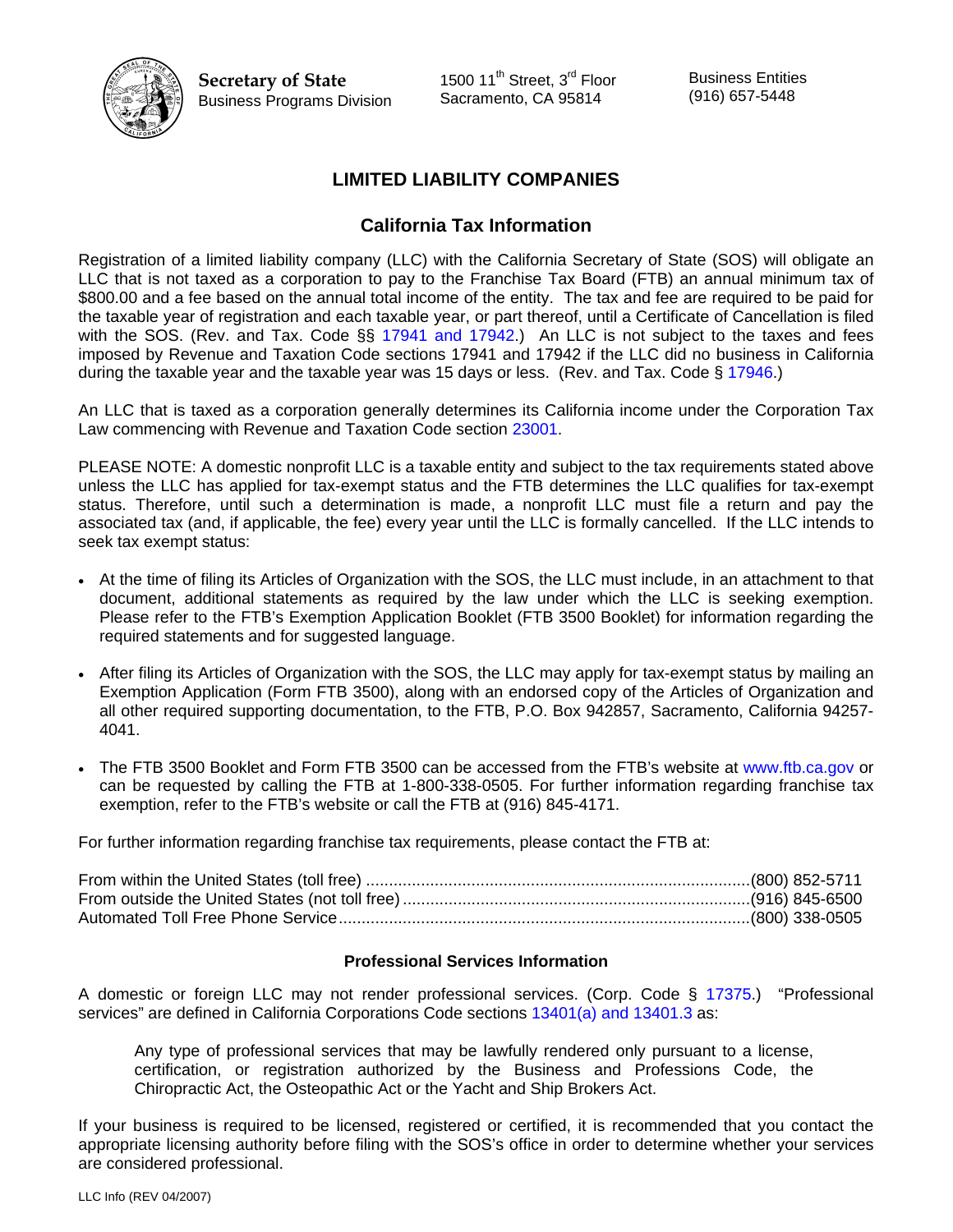## **INSTRUCTIONS FOR COMPLETING THE ARTICLES OF ORGANIZATION (FORM LLC-1)**

**For easier completion, this form is available on the Secretary of State's website at <http://www.sos.ca.gov/business/>and can be viewed, filled in and printed from your computer. The completed form along with the applicable fees can be mailed to Secretary of State, Document Filing Support Unit, P.O. Box 944228, Sacramento, CA 94244-2280 or delivered in person to the Sacramento office, 1500 11th Street, 3rd Floor, Sacramento, CA 95814. If you are not completing this form online, please type or legibly print in black or blue ink. This form is filed only in the Sacramento office.** 

Statutory filing requirements are found in California Corporations Code section[s 17051 and 17052.](http://www.leginfo.ca.gov/cgi-bin/displaycode?section=corp&group=17001-18000&file=17050-17062) All statutory references are to the California Corporations Code, unless otherwise stated.

FEES: The fee for filing Form LLC-1 is \$70.00. There is an additional \$15.00 special handling fee for processing a document delivered in person to the Sacramento office. The special handling fee must be remitted by separate check for each submittal and will be retained whether the document is filed or rejected. The preclearance and/or expedited filing of a document within a guaranteed time frame can be requested for an additional fee (in lieu of the special handling fee). Please refer to the Secretary of State's website at http://www.sos.ca.gov/business/precexp.htm for detailed information regarding preclearance and expedited filing services. The special handling fee or preclearance and expedited filing services are not applicable to documents submitted by mail. Check(s) should be made payable to the Secretary of State.

**COPIES:** The Secretary of State will certify two copies of the filed document(s) without charge, provided that the copies are submitted to the Secretary of State with the document(s) to be filed. Any additional copies submitted will be certified upon request and payment of the \$8.00 per copy certification fee.

Pursuant to Section [17375,](http://www.leginfo.ca.gov/cgi-bin/displaycode?section=corp&group=17001-18000&file=17375) a domestic limited liability company may not render professional services, as defined in Sections [13401\(a\)](http://www.leginfo.ca.gov/cgi-bin/displaycode?section=corp&group=13001-14000&file=13400-13410)  [and 13401.3.](http://www.leginfo.ca.gov/cgi-bin/displaycode?section=corp&group=13001-14000&file=13400-13410) Professional services are defined as any type of professional services that may be lawfully rendered only pursuant to a license, certification, or registration authorized by the Business and Professions Code, the Chiropractic Act, the Osteopathic Act or the Yacht and Ship Brokers Act. If your business is required to be licensed, certified or registered, it is recommended that you contact the appropriate licensing authority before filing with the Secretary of State's office in order to determine whether your services are considered professional.

Filing this document shall obligate most limited liability companies to pay an annual minimum tax of \$800.00 to the Franchise Tax Board pursuant to Revenue and Taxation Code section [17941.](http://www.leginfo.ca.gov/cgi-bin/displaycode?section=rtc&group=17001-18000&file=17941-17947)

#### **Complete the Articles of Organization (Form LLC-1) as follows:**

- **Item 1.** Enter the name of the limited liability company. The name must end with the words "Limited Liability Company," or the abbreviations "LLC" or "L.L.C." The words "Limited" and "Company" may be abbreviated to "Ltd." and "Co.," respectively. The name of the limited liability company may not contain the words "bank," "trust," "trustee," "incorporated," "inc.,' "corporation," or "corp.," and must not contain the words "insurer" or "insurance company" or any other words suggesting that it is in the business of issuing policies of insurance and assuming insurance risks.
- **Item 2.** This statement is required by statute and should not be altered. Provisions limiting or restricting the business of the limited liability company may be included as an attachment.
- **Items 3 & 4**  Enter the name of the agent for service of process in California. An agent is an individual, whether or not affiliated with the limited liability company, who resides in California or a corporation designated to accept service of process if the company is sued. The agent should agree to accept service of process on behalf of the limited liability company prior to designation.

If a corporation is designated as agent, that corporation must have previously filed with the Secretary of State, a certificate pursuant to Corporations Code section [1505.](http://www.leginfo.ca.gov/cgi-bin/displaycode?section=corp&group=01001-02000&file=1500-1512) Note, **a limited liability company cannot act as its own agent** and no domestic or foreign corporation may file pursuant to Section 1505 unless the corporation is currently authorized to engage in business in California and is in good standing on the records of the Secretary of State.

If an individual is designated as agent, complete Items 3 and 4. If a corporation is designated as agent, complete Item 3 and proceed to Item 5 (do not complete Item 4).

- **Item 5.** Check the appropriate provision indicating whether the limited liability company is to be managed by one manager, more than one manager or all limited liability company members. Only one box may be checked.
- **Item 6.** Attach any other information to be included in Form LLC-1, provided that the information is not inconsistent with law.
- **Item 7.** Form LLC-1 must be signed by the organizer. The person signing Form LLC-1 need not be a member or manager of the limited liability company.
	- If Form LLC-1 is signed by an attorney-in-fact, the signature should be followed by the words "Attorney-in-fact for (name of person)."
	- If Form LLC-1 is signed by an entity, the person who signs on behalf of the entity should note their name and position/title and the entity name. Example: If a limited liability company ("Smith LLC") is the organizer, the signature of the person signing on behalf of the Smith LLC should be reflected as Joe Smith, Manager of Smith LLC, Organizer.
	- If Form LLC-1 is signed by a trust, the trustee should sign as follows: \_\_\_\_\_\_\_\_\_, trustee for \_\_\_\_\_\_\_\_\_\_\_ trust (including the date of the trust, if applicable). Example: Mary Todd, trustee of the Lincoln Family Trust (U/T 5-1-94).

Any attachments to Form LLC-1 are incorporated by reference. All attachments should be 8 ½" x 11", one-sided and legible.